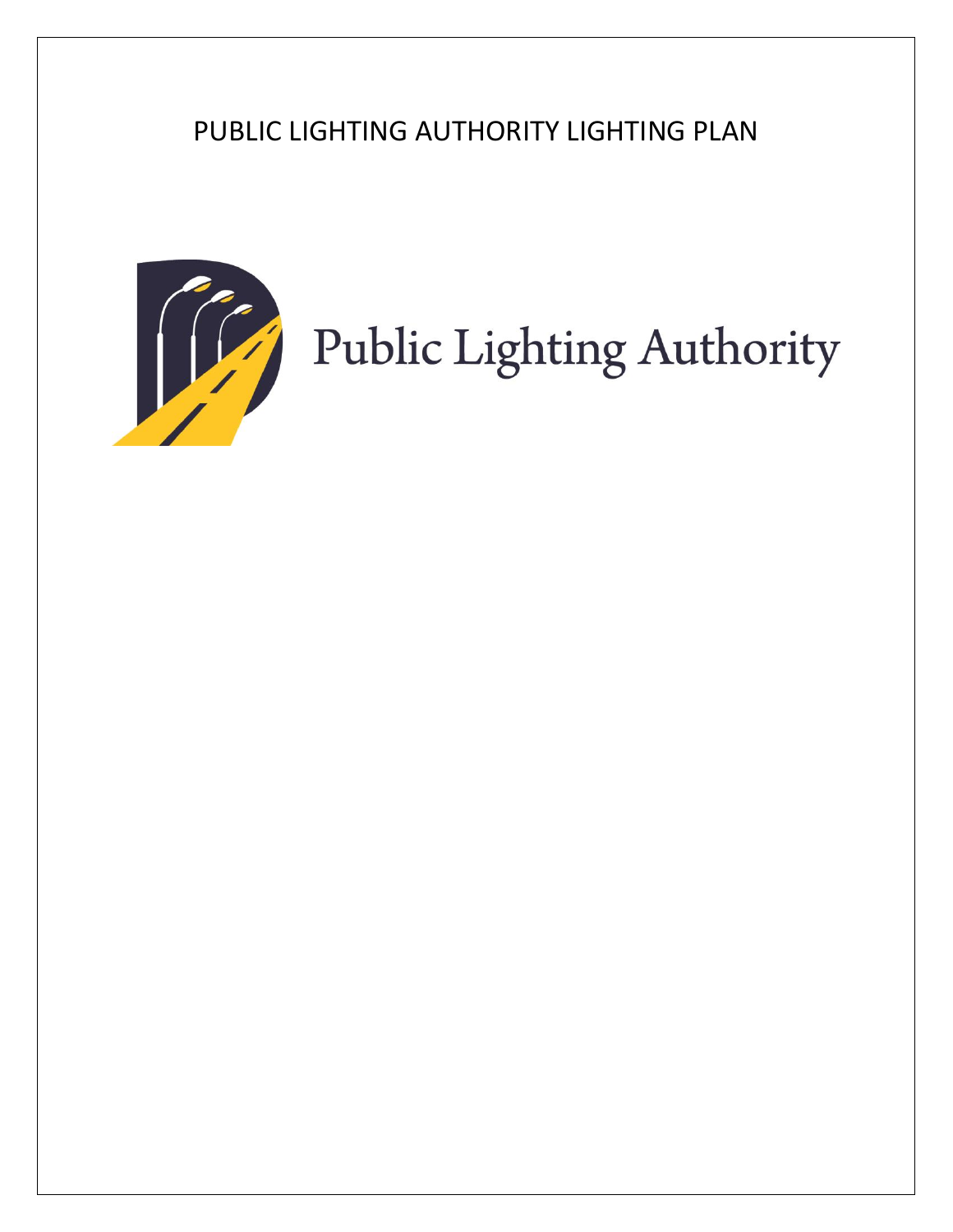

Public Lighting Authority

Office Location: 65 Cadillac Square, Suite 2900 Detroit, MI 48226 Project Location: City of Detroit CEO: Odis Jones Date Amended 6/11/14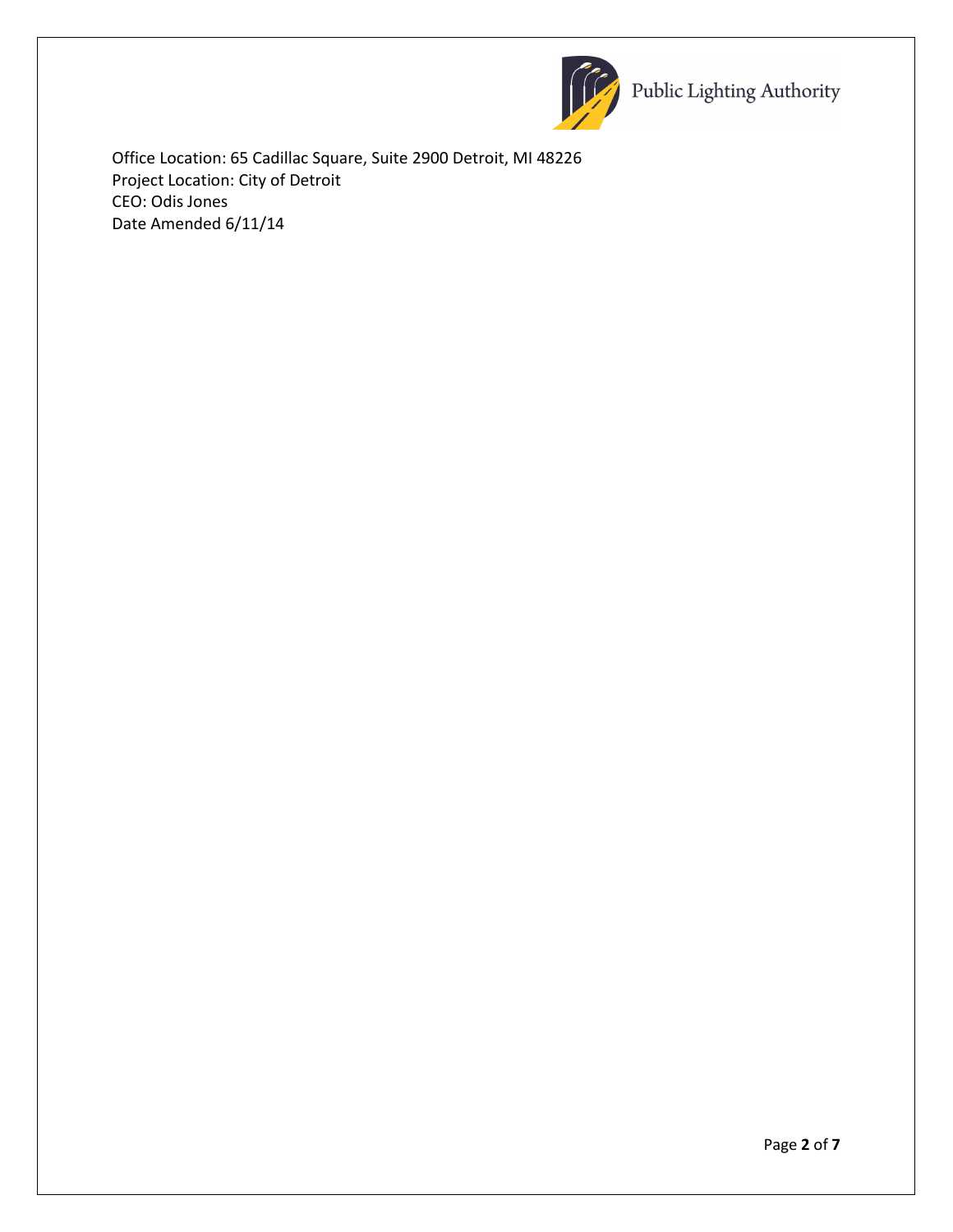

# **TABLE OF CONTENTS:**

| C - Appendices |  |
|----------------|--|

- 1. Appendix A -Zip Code Schedule Summary
- 2. Appendix B Cash Flow and Budget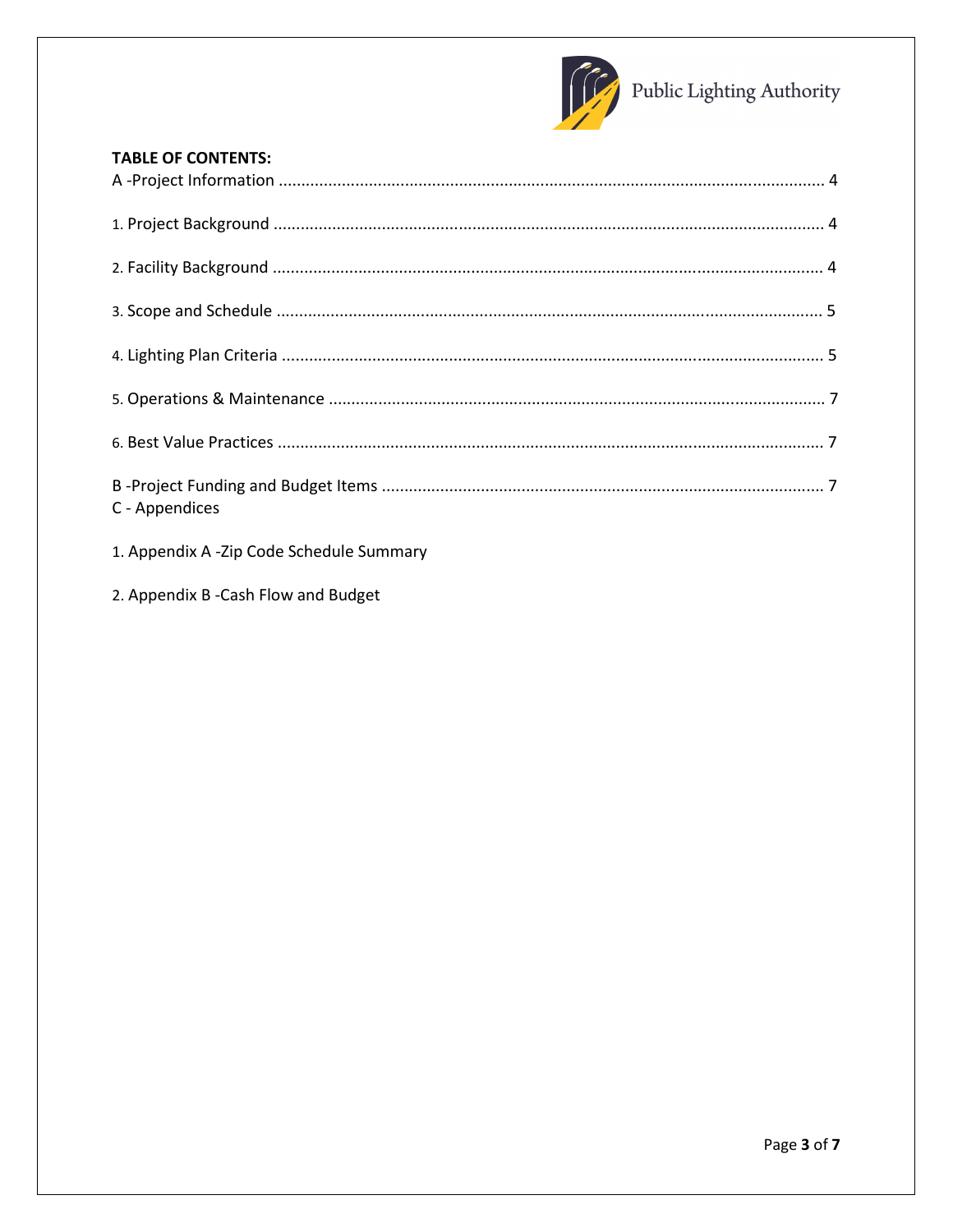

# **A. Project Information**

# 1. Project Background

The Public Lighting Authority ("PLA") was authorized by the Michigan Legislature in 2012 pursuant to a three-bill package that included: (1) the Michigan Municipal Lighting Authority Act, 2012 PA 392, MCL 123.1261 -MCL 123.1295 ("Act 392"), which authorized the creation of lighting authorities and granted the statutory authority for their operations; (2) an amendment to the City Utility Users' Tax Act, 1990 PA 100 as amended, MCL 141.1151 -MCL 141.1177 ("Act I 00"), which required a city that creates a lighting authority to direct Twelve Million, Five Hundred Thousand Dollars (\$12,500,000) to the authority from the revenues authorized under Act 100 (the "Act I 00 Payment"); and (3) an amendment to the City Income Tax Act, 1964 PA 284 as amended, MCL 141.501 - MCL 141.787, which authorized a city that creates a lighting authority to continue to assess an increased income tax rate in order to hold harmless the public safety departments from the mandatory diversion of revenues under Act 100.

The City Council and Mayor of the City of Detroit ("City") properly incorporated and perfected the formation of the PLA as required under Act 392, with an effective formation date of April 5, 2013. The approved A1ticles of Incorporation ("Articles ") commit the City to the annual payment of \$12.5M to the Authority. The PLA and the City have executed an Amended & Restated Trust Agreement with Wilmington Trust, N.A. as Trustee, wherein the City has irrevocably directed all of the Utility Users' Tax Revenue to the Trustee to be disbursed pursuant to the Trust terms. The disbursement terms provide that the revenues will be directed as follows: of the first \$12.5M, first to any holders of bonds or debt of the PLA and second to the PLA, if any is left; and third, to City for all of the revenues exceeding \$12.5M.

Consistent with Act 392 and the Articles, the PLA is overseen by an independent, five-member board. The PLA board includes Dr. Lorna Thomas, Treasurer, David Jones, J.D., Nicole Spieles, P.E., and Eva Garza Dewaelsche. As stated under Act 392, the purpose of the PLA is to provide an equitable and reasonable method and means of financing, operating, and maintaining a lighting system to supply lighting in sufficient quantities to the City. The PLA anticipates making a multiyear, large scale, city-wide investment in the public lighting infrastructure including poles, ballasts, circuits, transformers, and distribution connections. The PLA anticipates funding the improvements through: (i) a bridge loan in the amount of \$60M; and (ii) the subsequent sale of approximately \$180M in bonds. The financing will be paid back with the mandatory payment of \$12.5 million per year as required under Act 100.

# 2. Facility Background

The City street light system is in need of repair and improvement. The system of 88,000 lights is in disrepair, with approximately 55,000 lights being fed by DTE Electric and the remaining 33,000 being fed by the City Public Lighting Department ("PLD"). Initial survey results reveal that approximately half of the lights in the system are not working. Most of the underground fed lighting circuits within Detroit are made up of series circuits consisting of multi-generation light fixtures.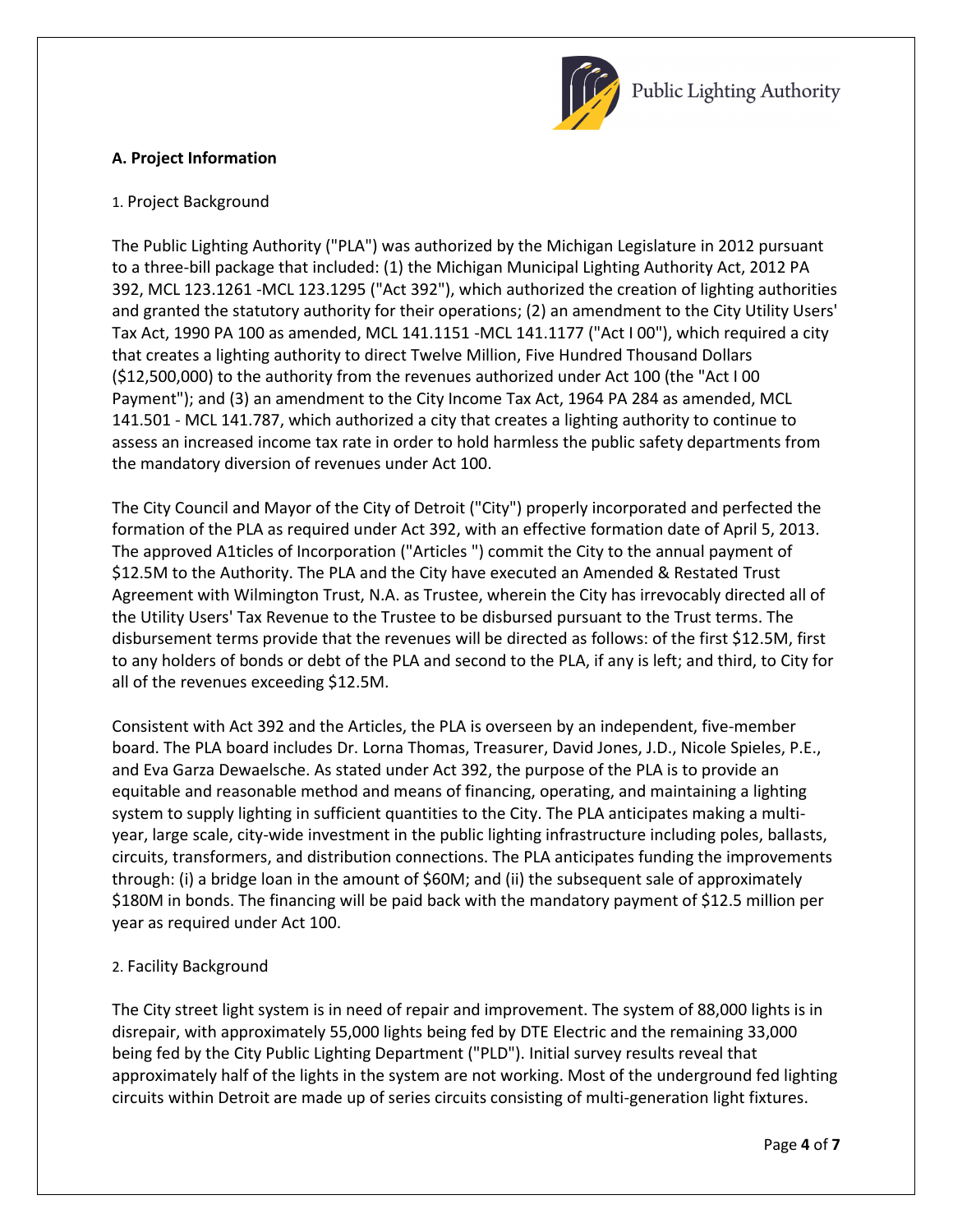

#### 3. Scope and Schedule

The lighting plan will be implemented in two discrete phases: an overhead-fed light phase to be completed in 4th Quarter 2015; and an underground-fed light phase to be completed in 4th Quarter 2016. Generally, overhead lights are located in residential neighborhoods, on collector roads, and on select portions of major thoroughfares. Underground-fed lights are generally located on major thoroughfares, in addition to select residential neighborhoods that contain ornamental street lights. The work plan consists of survey, design and construction work. All contracts will be awarded pursuant to a competitive bid process, and shall include credit pursuant to the PLA's best value policy. The owner's engineer will provide engineering, material specifications and work packages for construction. The overhead and underground construction contractors will perform all field installations and provide field records. Quality and safety audits will be performed throughout the project.

Each phase of the Lighting Plan will be implemented progressively by Detroit zip code. *(See*  Appendix A, Zip Code Schedule Summary).

### **B. Lighting Plan Criteria**

### **1. Number of Lights.**

- **The City of Detroit street lighting system shall consist of approximately 64,500 lights upon** completion of the capital improvements.
- **2. Location of Lights and Other Criteria.**

#### **a. Light Locations**

- i. All intersections & dead ends will have one street light.
- ii. Residential blocks greater than 300 feet will generally have one mid-block street light.

iii. Residential blocks greater than 700 feet will generally have two (2) or more mid-block street lights.

iv. Lights on major thoroughfares will be located based on the results of an engineering analysis.

v. Lights that do not meet the preceding criteria located in alleys or on blocks less than 300 feet long will be phased out as they cease functioning. Such non-conforming lights that are currently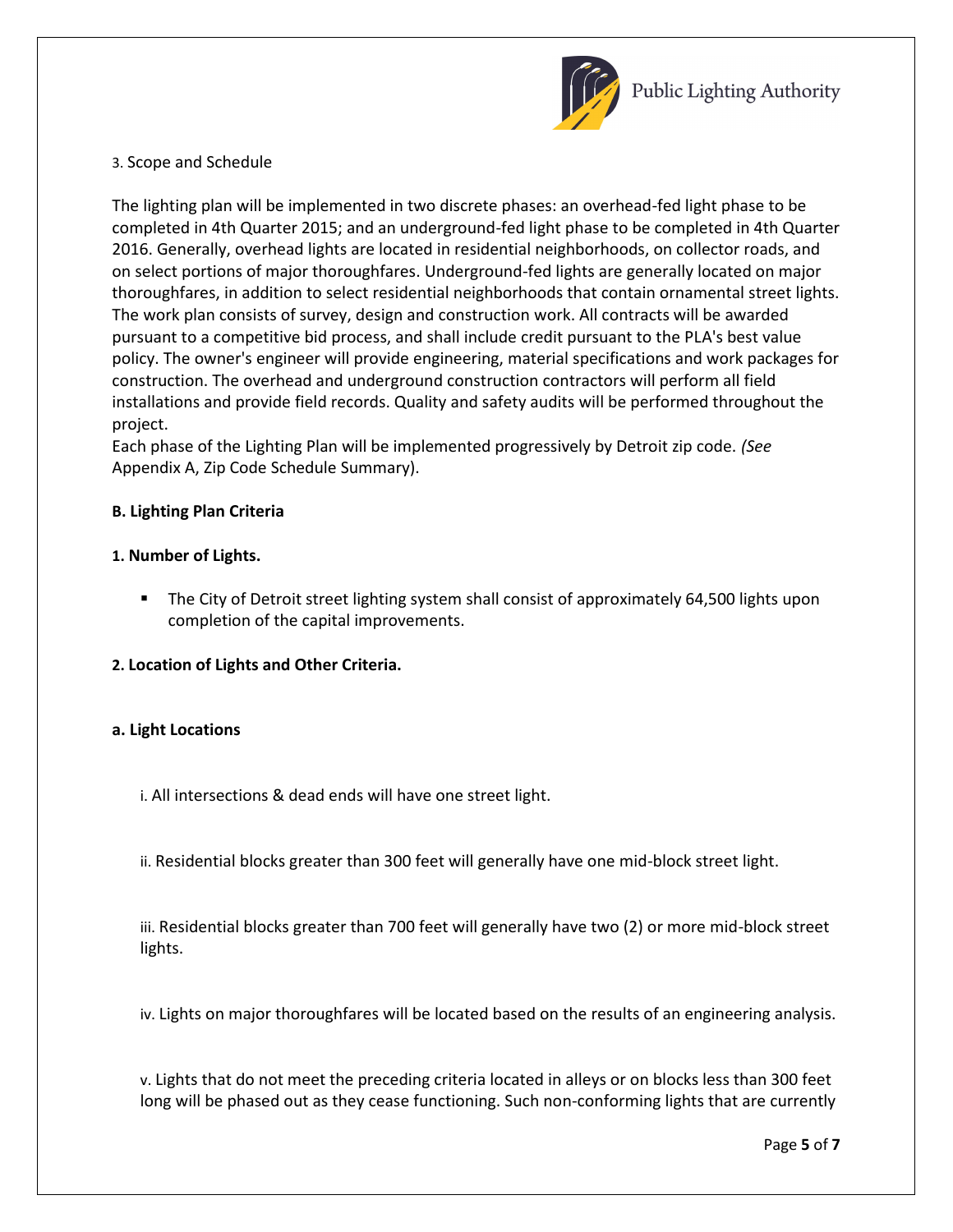

functioning will not be repaired, replaced, or removed. Such non-conforming lights that are not currently functioning will be removed during construction in that zip code. Lights located at former alley entrances (typically on blocks less than 300') will be treated in the same manner as the other alley lights.

vi. Lights that do not meet the preceding criteria will generally be removed as part of the capital construction project.

#### **b. Materials:**

i. Luminaires:

- **Three sizes of lights shall generally be used, as follows:**
- Residential Streets: LED-Equivalents of 150W HPS
- **Collector Streets: LED-Equivalents of 250W HPS**
- **Major Thoroughfares: LED-Equivalents of 400W HPS**

High-pressure sodium lights may be used in lieu of LEDs only if necessary, e.g. ornamental lamps.

ii. Poles:

**Except as provided for herein, light pole reconstruction will generally be like-for-like (e.g.,** wood pole for wood pole, steel pole for steel pole).

Certain decorative and ornamental lights will be replaced either on a like-for-like basis, or with a standardized, non-decorative light.

#### **c. Design Criteria:**

i. 85% of street lights will be wired overhead, and 15% will be wired underground.

ii. Underground series circuits fed by the PLD distribution grid will be reconstructed to multiple circuits fed by the DTE distribution grid.

d. These lighting plan criteria may be modified as necessary in certain, specific instances based on on-the-ground conditions.

#### **C. Operation & Maintenance**